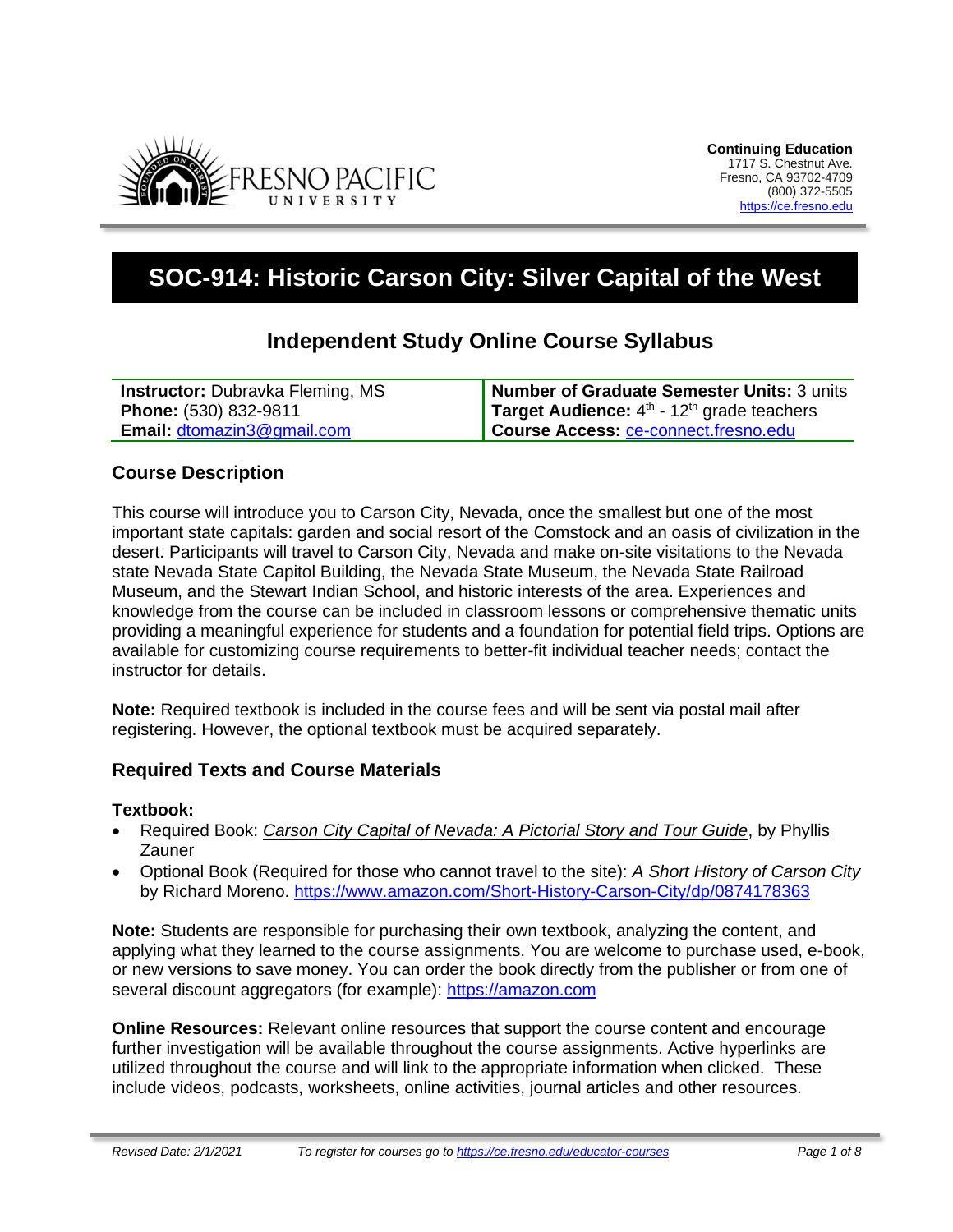**Moodle:** Moodle is a web-based learning management system used to support flexible teaching and learning in both face-to-face and distance courses (e-learning). [https://moodle.org](https://moodle.org/) // <https://moodle.org/demo> // [https://docs.moodle.org](https://docs.moodle.org/)

# **Course Dates**

Self-paced; students may enroll at any time and take up to one year, from the date of registration, to complete assignments. Students may complete assignments in no less than three weeks for a 3 unit course (one week per unit).

# **National Standards Addressed in This Course**

### **National Board for Professional Teaching Standards (NBPTS)**

[\(http://www.nbpts.org/standards-five-core-propositions/\)](http://www.nbpts.org/standards-five-core-propositions/)

First published in 1989 and updated in 2016, *[What Teachers Should Know and Be Able to Do](http://www.accomplishedteacher.org/)* articulates the National Board's Five Core Propositions for teaching. The Five Core Propositions comparable to medicine's Hippocratic Oath — set forth the profession's vision for accomplished teaching. Together, the propositions form the basis of all National Board Standards and the foundation for National Board Certification. Course assignments have been designed so students can demonstrate excellence against these professional teaching standards whenever possible.

- Proposition 1: Teachers are committed to students and their learning
- Proposition 2: Teachers know the subject they teach and how to teach those subjects to students
- Proposition 3: Teachers are responsible for managing and monitoring student learning
- Proposition 4: Teachers think systematically about their practice and learn from experience
- Proposition 5: Teachers are members of learning communities

### **C3 Framework for Social Studies Standards** [\(http://www.socialstudies.org/c3/c3framework\)](http://www.socialstudies.org/c3/c3framework)

# **Continuing Education Program Student Learning Outcomes**

| CE <sub>1</sub> | Demonstrate proficient written communication by articulating a clear focus,<br>synthesizing arguments, and utilizing standard formats in order to inform and<br>persuade others, and present information applicable to targeted use.                                    |
|-----------------|-------------------------------------------------------------------------------------------------------------------------------------------------------------------------------------------------------------------------------------------------------------------------|
| CE <sub>2</sub> | Demonstrate comprehension of content-specific knowledge and the ability to apply it<br>in theoretical, personal, professional, or societal contexts.                                                                                                                    |
| CE <sub>3</sub> | Reflect on their personal and professional growth and provide evidence of how such<br>reflection is utilized to manage personal and professional improvement.                                                                                                           |
| CE <sub>4</sub> | Apply critical thinking competencies by generating probing questions, recognizing<br>underlying assumptions, interpreting and evaluating relevant information, and<br>applying their understandings to the professional setting.                                        |
| CE <sub>5</sub> | Reflect on values that inspire high standards of professional and ethical behavior as<br>they pursue excellence in applying new learning to their chosen field.                                                                                                         |
| CE <sub>6</sub> | Identify information needed in order to fully understand a topic or task, organize that<br>information, identify the best sources of information for a given enquiry, locate and<br>critically evaluate sources, and accurately and effectively share that information. |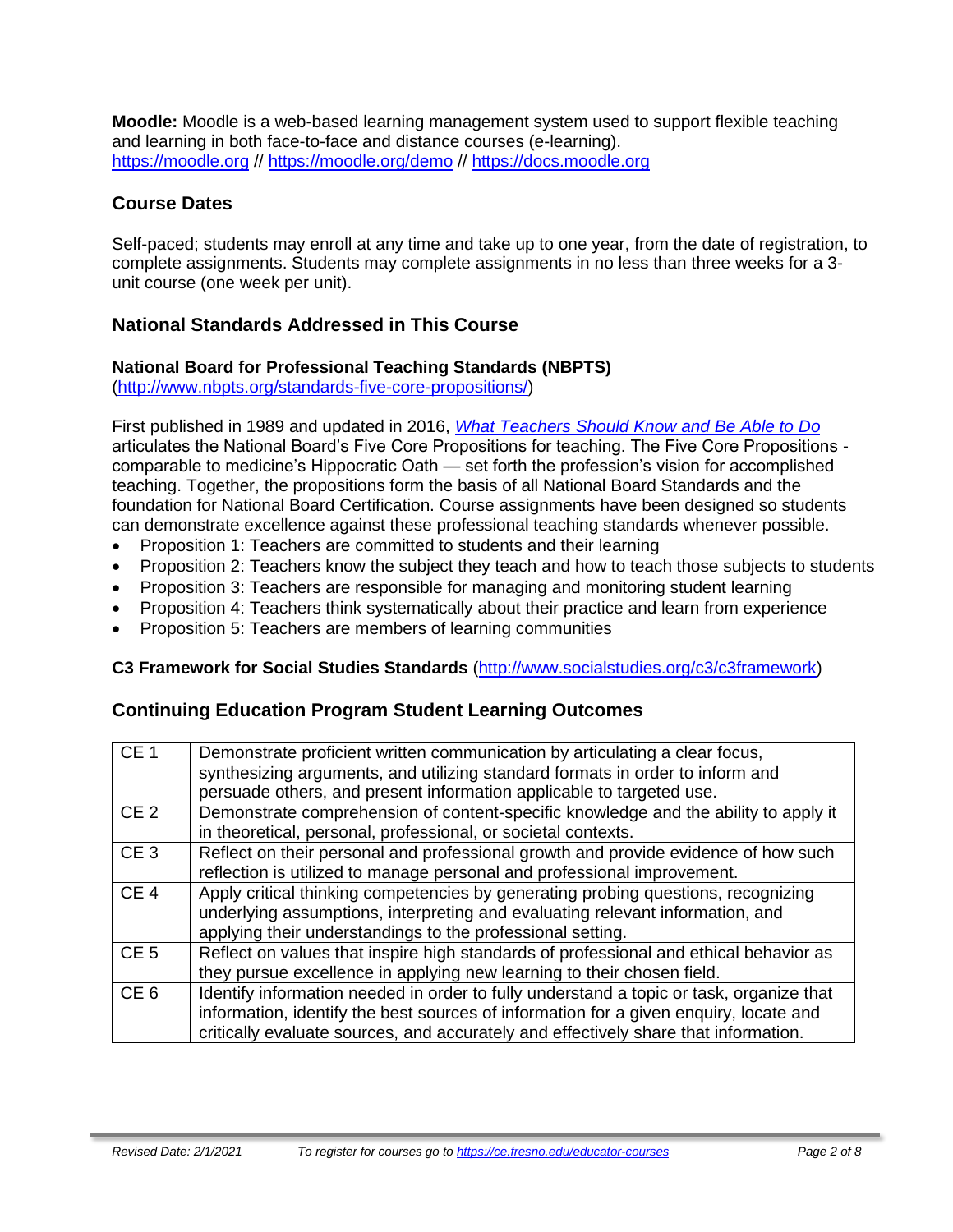# **Student Learning Outcomes (SLOs) for This Course**

|    | <b>Student Learning Outcomes for This Course</b><br>By the end of this course student will be able to:                                                                                                                                                                     | <b>National Standards</b><br><b>Addressed in This</b><br>Course* | <b>Continuing</b><br><b>Education Program</b><br><b>Student Learning</b><br><b>Outcomes</b><br>Addressed** |
|----|----------------------------------------------------------------------------------------------------------------------------------------------------------------------------------------------------------------------------------------------------------------------------|------------------------------------------------------------------|------------------------------------------------------------------------------------------------------------|
| 1. | Identify state and national standards in the<br>area of Social Studies/History for their focus<br>grade and relate these standards to the<br>content of their lesson plan, especially as it<br>pertains to the gold and silver rush era of the<br>mid to late 19th century | NBPTS Prop 2, Prop<br>3<br>NCSS #3, #5, #7                       | CE 5, CE 6                                                                                                 |
|    | 2. Develop skills for teaching History/Social<br>Science from the knowledge gained from this<br>course, while supporting "chronological and<br>spatial thinking" for Carson City's relevance<br>in Nevada, U.S., & world history.                                          | NBPTS Prop. 2<br>NCSS #3, #5, #7                                 | CE 2, CE 3, CE 4, CE<br>5, CE 6                                                                            |
|    | 3. Demonstrate through their lesson plan,<br>ability to impart to students a historically<br>accurate perspective & appreciation for the<br>people & events which occurred in Carson<br>City, Nevada, during the building of a Capitol<br>city                             | NCSS #1, #2, #3<br>NBPTS Prop 2, Prop<br>3, Prop 4               | CE 1, CE 2, CE 4, CE<br>6                                                                                  |
|    | 4. Demonstrate an understanding of the<br>diversity of the people who traveled to and<br>worked in the mining towns. Westward<br>Movement.                                                                                                                                 | NBPTS Prop 2, Prop<br>NCSS #1, #2                                | CE 2, CE 3, CE 4, CE<br>5, CE 6                                                                            |
|    | 5. Identify human and physical characteristics<br>of Carson City: Silver Capital of the West.                                                                                                                                                                              | NCSS #3, #4                                                      | CE 2, CE 4, CE 6                                                                                           |
| 6. | Interpret "research, evidence, and point of<br>view" through the listed course materials:<br>The course textbook is a concise account of<br>Carson City's history. with many pictures &<br>an engaging view covering all points of<br>interest.                            | <b>NBPTS Prop 2</b><br>NCSS #2, #3, #8                           | CE 2, CE 3, CE 4, CE<br>5, CE 6                                                                            |
| 7. | Explain how the effect of gold and silver<br>discoveries in the West aided the Union in<br>the Civil War era and conflict.                                                                                                                                                 | <b>NBPTS Prop 2</b><br>NCSS #8, #9                               | CE 2, CE 3, CE 4, CE<br>6                                                                                  |
|    | 8. Calculate the impact the migration had on<br>the environment, especially as it affected<br>and changed the lives of Native Americans.<br>Article: "Stewart School Days" gives an<br>excellent account of their experiences                                              | <b>NBPTS Prop 2</b><br>NCSS #1, #5                               | CE 2, CE 3, CE 4, CE<br>6                                                                                  |

\* Please refer to the section on **National Standards Addressed in This Course**

\*\* Please refer to the section on **Continuing Education Program Student Learning Outcomes**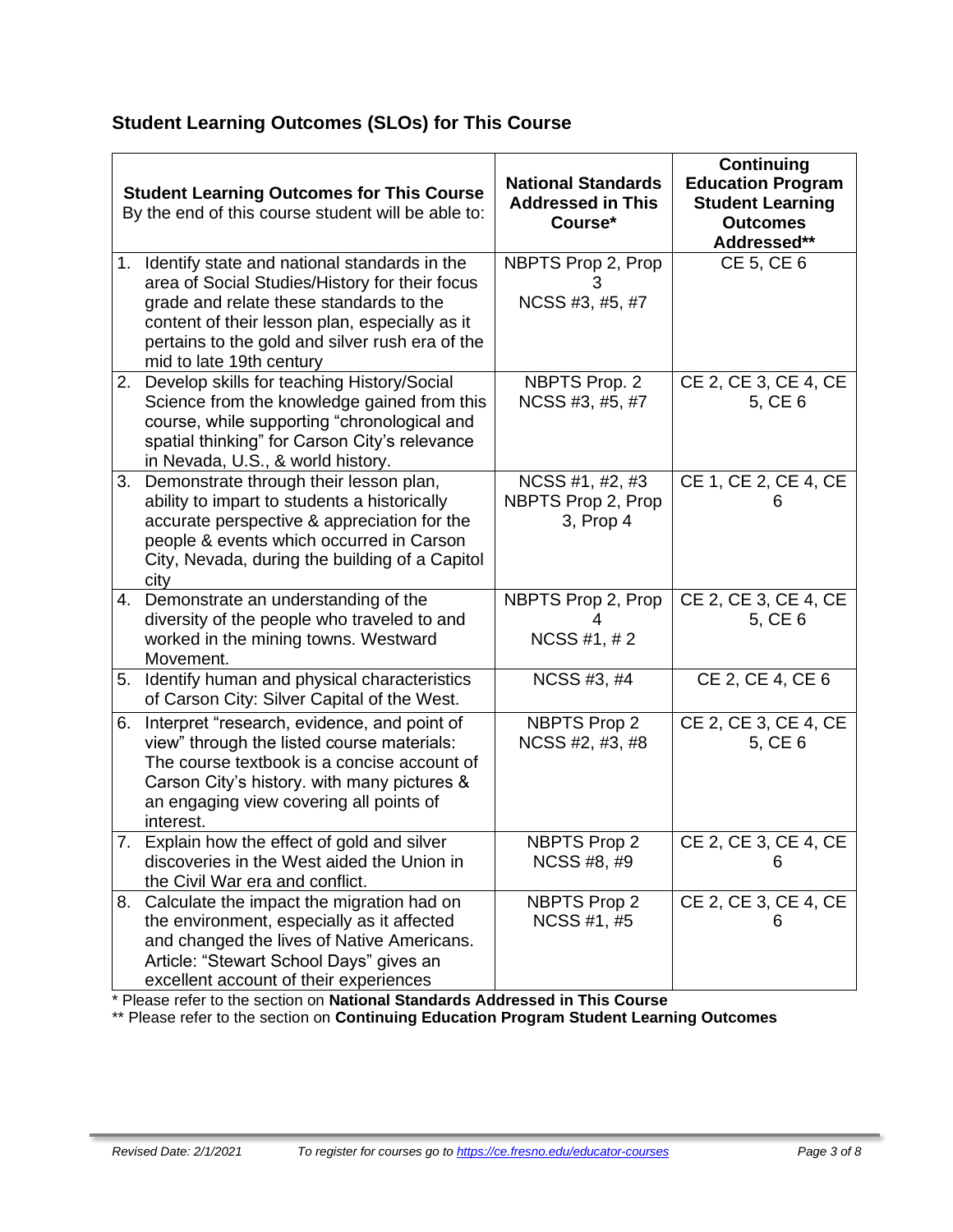# **Topics, Assignments, and Activities**

| <b>Module</b><br><b>Module Assignments and Activities</b><br><b>Module Title</b> |                                                                  | <b>Points</b><br><b>Possible</b><br>for Each<br><b>Assignment</b> |
|----------------------------------------------------------------------------------|------------------------------------------------------------------|-------------------------------------------------------------------|
| <b>Welcome Module</b>                                                            | Introduction video<br>$\bullet$                                  |                                                                   |
|                                                                                  | <b>Course Syllabus</b><br>$\bullet$                              |                                                                   |
|                                                                                  | Introduce Yourself Forum<br>$\bullet$                            |                                                                   |
|                                                                                  | <b>Moodle Online Tutorial</b><br>$\bullet$                       |                                                                   |
| Module $1 -$                                                                     | Read: Carson City Capital of Nevada<br>$\bullet$                 |                                                                   |
| Build it & They Will                                                             | 1.1 Assignment Course Text<br>$\bullet$                          | 20 pts                                                            |
| Come.                                                                            | Read: Stewart School Days<br>$\bullet$                           |                                                                   |
| <b>Reading Article</b>                                                           | 1.2 Assignment Stewart School Days<br>$\bullet$                  | 10 pts                                                            |
| Module $2 -$                                                                     | On-line Resources for Research:<br>$\bullet$                     |                                                                   |
| The Past & Present                                                               | 2.1. Assignment "The Past & Present"<br>$\bullet$                | 15 Pts                                                            |
| Research                                                                         | 2.2 Assignment "Silver" Research<br>$\bullet$                    | 10 Pts                                                            |
|                                                                                  | 2.3 Assignment "Design a School" Plan<br>$\bullet$               | 20 pts                                                            |
| Module $3-$                                                                      | Research<br>$\bullet$                                            |                                                                   |
| Carson City's Town                                                               | 3.1 Assignment Write Tour the Town<br>$\bullet$                  | 20 pts.                                                           |
| & People                                                                         |                                                                  |                                                                   |
| Video                                                                            |                                                                  |                                                                   |
| Module $4-$                                                                      | Carson City On-Site Visitations:<br>$\bullet$                    |                                                                   |
| <b>Silver Capital Sites</b>                                                      | 4.1 Assignment NV State Capitol Building<br>$\bullet$            | 20 pts                                                            |
| <b>Travel to Carson</b>                                                          | 4.2 Assignment Nevada State Museum<br>$\bullet$                  | 20 pts                                                            |
| City On-Site<br>visitations                                                      | 4.3 Assignment Stewart School Museum<br>$\bullet$                | 20 pts<br>20 pts                                                  |
|                                                                                  | 4.4 Assignment Railroad Museum<br>$\bullet$                      | 20 pts                                                            |
|                                                                                  | 4.5 Assignment Stewart School Campus<br>$\bullet$                |                                                                   |
| Module $5-$                                                                      | Read: A Short History of Carson City<br>$\bullet$                |                                                                   |
| Non-Travel                                                                       | 5.1 Assignment Ancillary Text<br>$\bullet$                       | 30 pts                                                            |
| <b>On-site Visitation</b>                                                        | 5.2 Assignment Video Lessons<br>$\bullet$                        | 20 pts                                                            |
| Option                                                                           | 5.3 Assignment Related Carson City History<br>$\bullet$          | 20 pts                                                            |
| Module $6-$                                                                      | 6.1 Assignment Lesson Plans or Presentation<br>$\bullet$         | 30 pts                                                            |
| <b>Lesson Plans</b>                                                              |                                                                  |                                                                   |
| Assignment or                                                                    |                                                                  |                                                                   |
| Presentation                                                                     | <b>Final Reflection Forum</b>                                    | 5 Pts                                                             |
| Course Wrap-up-<br>Grading and                                                   | $\bullet$                                                        |                                                                   |
| Evaluation                                                                       | <b>Course Evaluation</b><br>$\bullet$                            |                                                                   |
|                                                                                  | <b>Course Completion Checklist</b><br>$\bullet$                  |                                                                   |
|                                                                                  | <b>Grade Request / Transcript Request</b><br><b>TOTAL POINTS</b> |                                                                   |
| 300 points                                                                       |                                                                  |                                                                   |

# **Grading Policies, Rubrics, and Requirements for Assignments**

# **Grading Policies**

- Assignments will be graded per criteria presented in the course rubrics.
- $\bullet$  A = 90-100% and B = 80-89%, (anything below 80% will not receive credit.)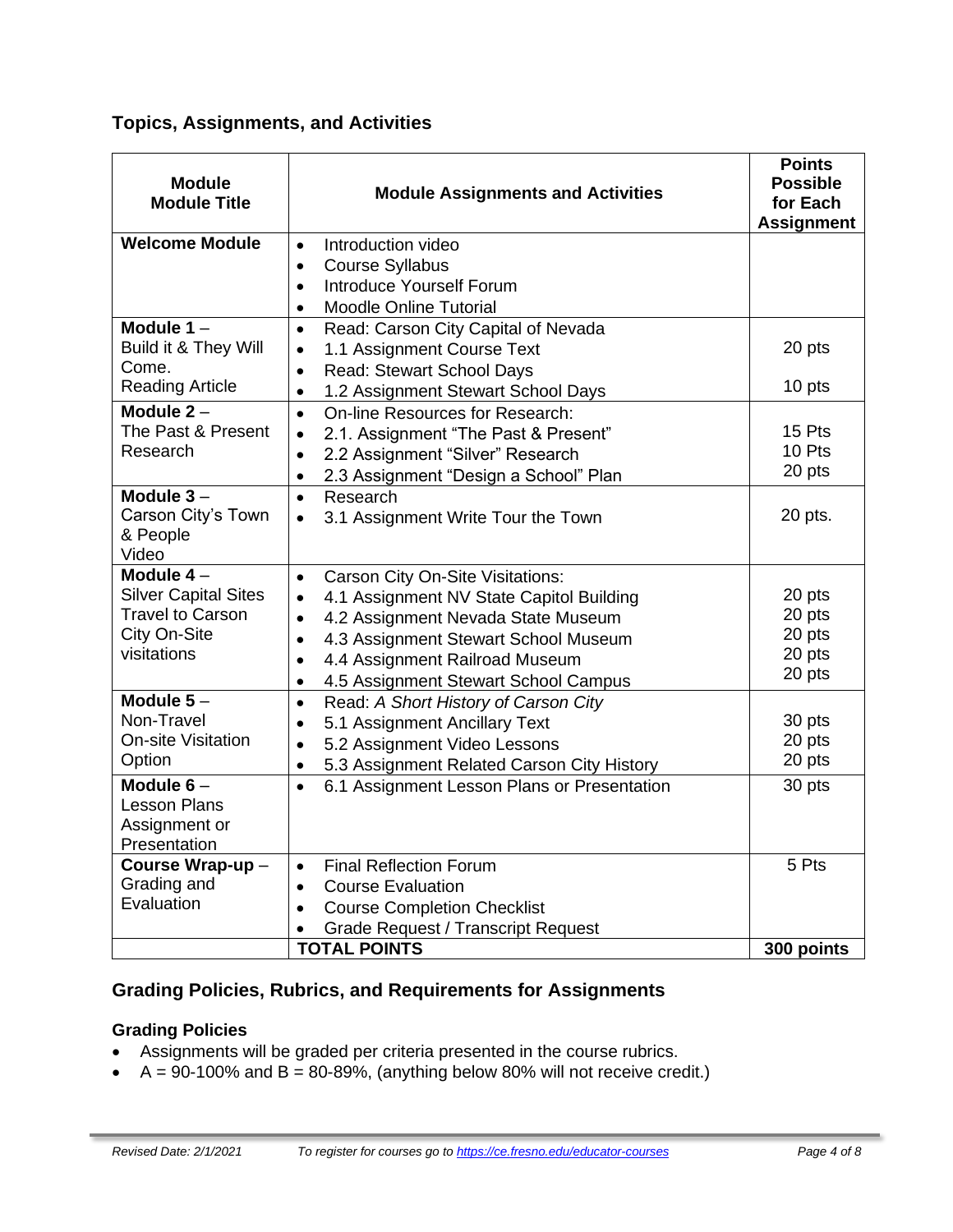- The discernment between an A or a B letter grade is at the discretion of the instructor based on the quality of work submitted (see course rubrics).
- Coursework falling below a B grade will be returned with further instructions.
- All assignments must be completed to receive a grade and are expected to reflect the quality that teacher-training institutions require of professional educators. If completed assignments do not meet this standard, students will be notified with further instructions from the instructor.

| Grade     | Percentage | <b>Description</b> | <b>Rubric</b>                                                                                                                                                                                   |
|-----------|------------|--------------------|-------------------------------------------------------------------------------------------------------------------------------------------------------------------------------------------------|
| A         | 90-100%    | Excellent          | Meets all course / assignment requirements with<br>significant evidence of subject mastery and<br>demonstration of excellent graduate level professional<br>development scholarship.            |
| B         | 80-89%     | Very Good          | Adequately meets criteria for all course/assignment<br>requirements - demonstrates subject competency with<br>very good graduate level professional development<br>scholarship.                 |
| <b>NC</b> | Below 80%  | Unacceptable       | Does not meet the minimum criteria for all<br>course/assignment requirements and demonstrated<br>little, if any, evidence of acceptable graduate level<br>professional development scholarship. |

#### **Grading Rubrics**

### **Writing Requirements**

- **Superior:** Writing is clear, succinct, and reflects graduate level expectations. Clearly addresses all parts of the writing task. Maintains a consistent point of view and organizational structure. Include relevant facts, details, and explanations.
- **Standard:** Writing is acceptable with very few mistakes in grammar and spelling. Addresses most parts of the writing task. Maintains a mostly consistent point of view and organizational structure. Include mostly relevant facts, details, and explanations.
- **Sub-standard:** Writing contains noticeable mistakes in grammar and spelling. Does not address all parts of the writing task. Lacks a consistent point of view and organization structure. May include marginally relevant facts, details, and explanations.

### **Lesson Plan Requirements**

- **Superior:** Instructional goals and objectives clearly stated. Instructional strategies appropriate for learning outcome(s). Method for assessing student learning and evaluating instruction is clearly delineated and authentic. All materials necessary for student and teacher to complete lesson clearly listed.
- **Standard:** Instructional goals and objectives are stated but are not easy to understand. Some instructional strategies are appropriate for learning outcome(s). Method for assessing student learning and evaluating instruction is present. Most materials necessary for student and teacher to complete lesson are listed.
- **Sub-standard:** Instructional goals and objectives are not stated. Learners cannot tell what is expected of them. Instructional strategies are missing or strategies used are inappropriate. Method for assessing student learning and evaluating instruction is missing. Materials necessary for student and teacher to complete lesson are missing.

### **Discussion Forum Requirements**

• **Superior:** Response was at least 1 page (3 fully developed paragraphs) in length. Thoroughly answered all the posed questions, followed all the assignment directions, proper grammar and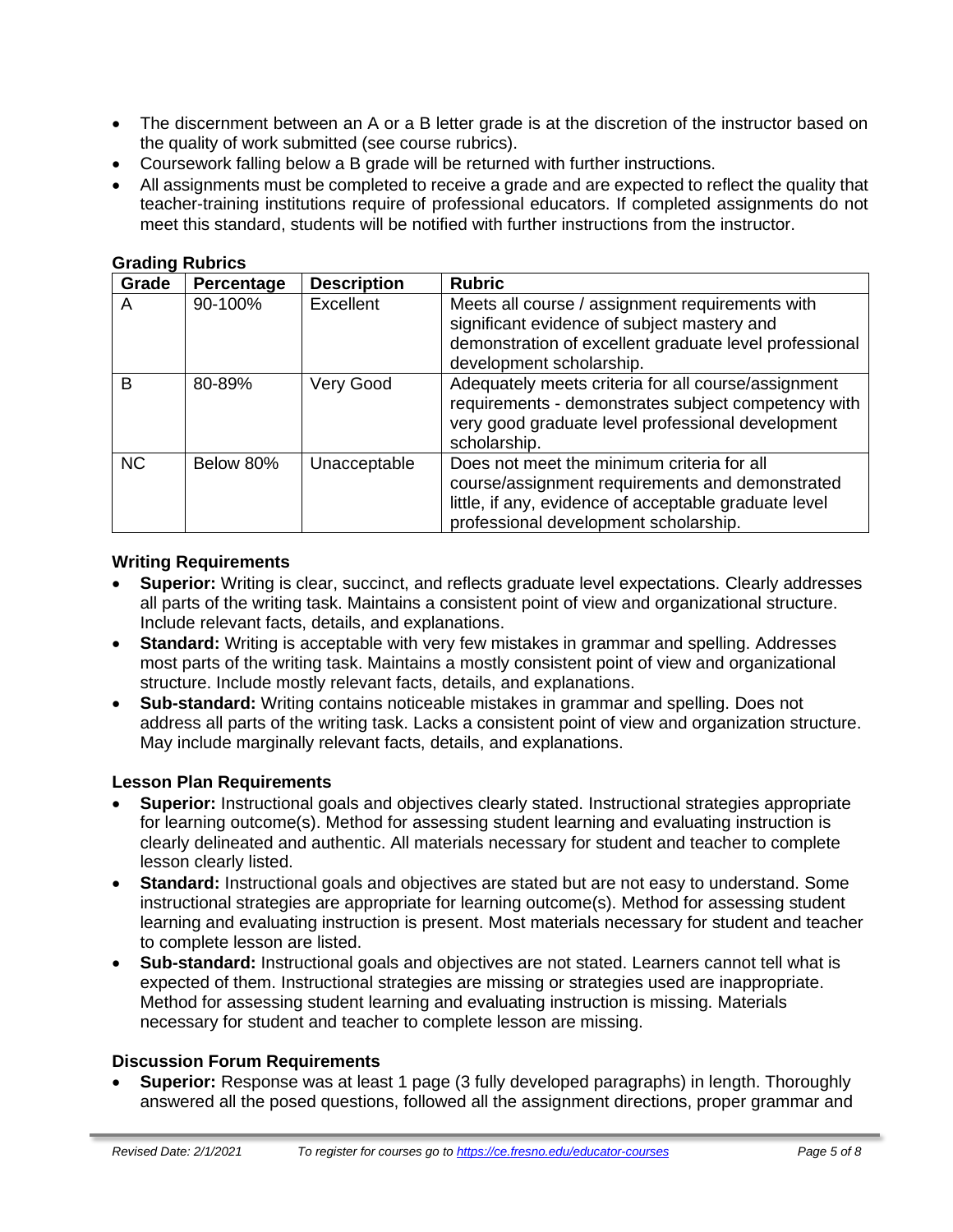no spelling errors. Language is clear, concise, and easy to understand. Uses terminology appropriately and is logically organized.

- **Standard:** Response was  $\frac{1}{2}$  to 1 page in length (2-3 fully developed paragraphs). Answered all the questions but did not provide an in-depth analysis, followed most of the assignment directions, proper grammar and no spelling errors. Language is comprehensible, but there a few passages that are difficult to understand. The organization is generally good.
- **Sub-standard:** Response was less than ½ page in length (1 paragraph). Did not answer all the required questions and/or statements or responses were superficial, vague, or unclear, did not follow the assignment directions, many grammar and spelling errors. Is adequately written, but may use some terms incorrectly; may need to be read two or more times to be understood.

### **Instructor/Student Contact Information**

Throughout the course participants will be communicating with the instructor and their classmates on a regular basis using asynchronous discussion forums. A virtual office is utilized for class questions and students are provided with instructor contact information in the event they want to make email or phone contact. In addition, students are encouraged to email or phone the instructor at any time. Students will also receive feedback on the required assignments as they are submitted.

# **Forums**

Participation is an important expectation of this course and all online courses. Online discussions promote reflection and analysis while allowing students to appreciate and evaluate positions that others express. While students may not be engaging with the same students throughout this course, they will be expected to offer comments, questions, and replies to the discussion question whenever possible. The faculty role in the discussion forum is that of an observer and facilitator.

### **Coursework Hours**

Based on the Carnegie Unit standard, a unit of graduate credit measures academic credit based on the number of hours the student is engaged in learning. This includes all time spent on the course: reading the textbook, watching videos, listening to audio lessons, researching topics, writing papers, creating projects, developing lesson plans, posting to discussion boards, etc. Coursework offered for FPU Continuing Education graduate credit adheres to 45 hours per semester unit for the 900-level courses. Therefore, a student will spend approximately 135 hours on a typical 3-unit course.

# **Services for Students with Disabilities**

Students with disabilities are eligible for reasonable accommodations in their academic work in all classes. In order to receive assistance, the student with a disability must provide the Academic Support Center with documentation, which describes the specific disability. The documentation must be from a qualified professional in the area of the disability (i.e. psychologist, physician or educational diagnostician). Students with disabilities should contact the Academic Support Center to discuss academic and other needs as soon as they are diagnosed with a disability. Once documentation is on file, arrangements for reasonable accommodations can be made. For more information and for downloadable forms, please go to [https://www.fresno.edu/students/academic](https://www.fresno.edu/students/academic-support/services-students-disabilities)[support/services-students-disabilities.](https://www.fresno.edu/students/academic-support/services-students-disabilities)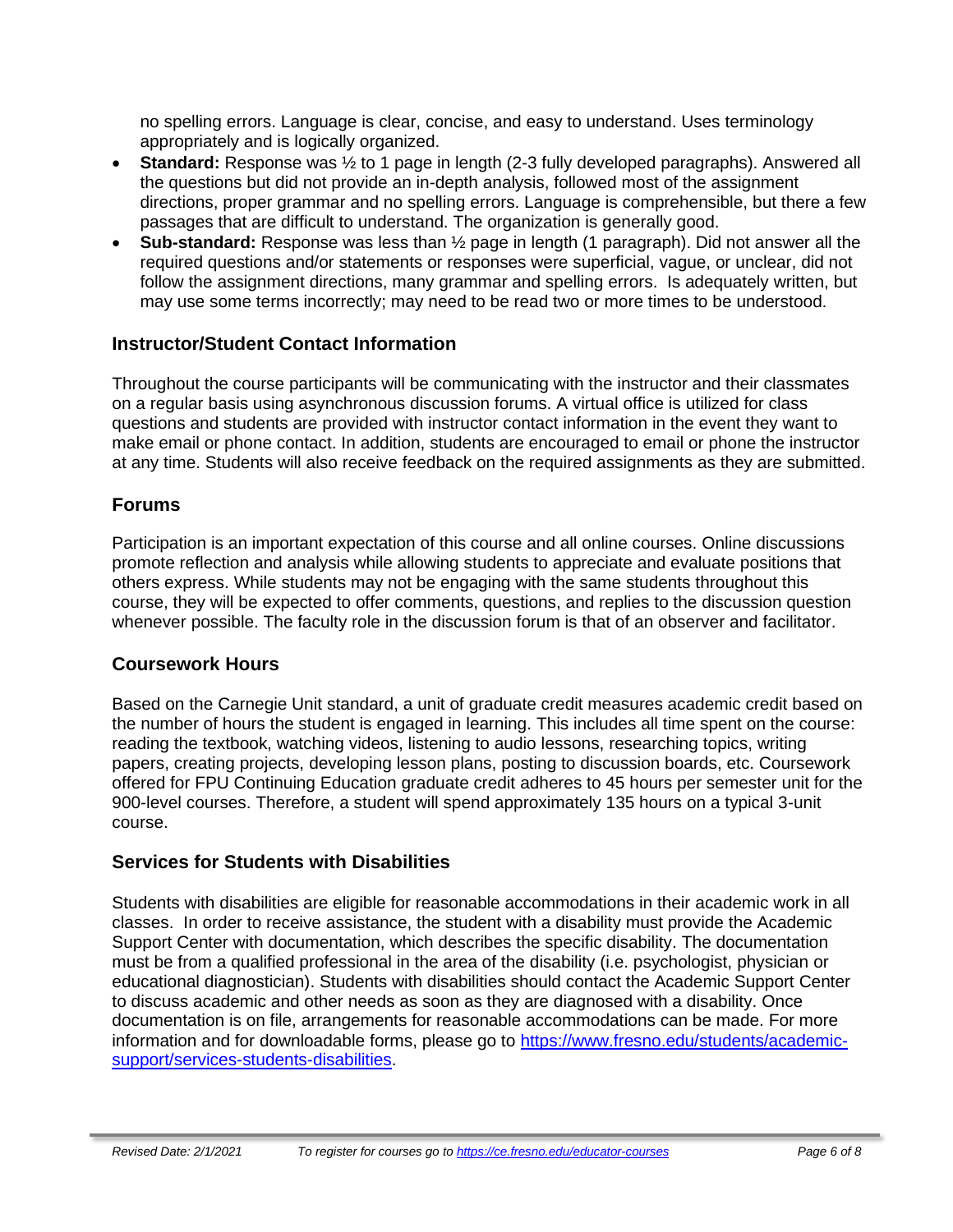# **Plagiarism and Academic Honesty**

All people participating in the educational process at Fresno Pacific University are expected to pursue honesty and integrity in all aspects of their academic work. Academic dishonesty, including plagiarism, will be handled per the procedures set forth in the Fresno Pacific University Catalogue <https://www.fresno.edu/students/registrars-office/academic-catalogs>

## **Technology Requirements**

To successfully complete the course requirements, course participants will need Internet access, can send and receive email, know how to manage simple files in a word processing program, and have a basic understanding of the Internet. Please remember that the instructor is not able to offer technical support. If you need technical support, please contact your Internet Service Provider.

**Moodle:** This course will be delivered totally online. Moodle is a learning management system that provides students access to online resources, documents, graded assignments, quizzes, discussion forums, etc. Moodle is easy to learn and has a friendly user interface. To learn more about Moodle, go to [https://docs.moodle.org/33/en/Student\\_FAQ.](https://docs.moodle.org/33/en/Student_FAQ) There are also some student tutorials on the Center for Online Learning website at Fresno Pacific University - [https://col.fresno.edu/student.](https://col.fresno.edu/student)

**Moodle Site Login and Passwords:** Students will need to have internet access to log onto [https://ce-connect.fresno.edu.](https://ce-connect.fresno.edu/) The username and password numbers for Moodle access will be sent to you by the university using the email address you submitted at the time of registration. The instructor will then contact you with a welcome communication. If you need help with your username and password recovery, please contact the Continuing Education office at (800) 372- 5505 or (559) 453-2000 during regular office hours - Mon-Fri 8:00 am to 5:00 pm. or email them at [prof.dev@fresno.edu.](mailto:prof.dev@fresno.edu)

**Getting Help with Moodle:** If you need help with Moodle, please contact the Center for Online Learning (COL), by telephone or the website. Help by phone (559) 453-3460 is available Mon-Thurs 8:00 am to 8:00 pm and on Fridays from 8:00 am to 5:00 pm, or by filling out a "Request Services" form at [https://col.fresno.edu/contact/request-services.](https://col.fresno.edu/contact/request-services) Please identify that you are with the "School = Continuing Education".

### **Final Course Grade and Transcripts**

When all work for the course has been completed, students will need to logon to the Continuing Education website [\(https://ce.fresno.edu/my-account\)](https://ce.fresno.edu/my-account) and "Request Final Grade". Once the instructor receives the requests and submits the grade online, students may log back in to view their Final Grade Report or order transcripts online. Please allow at least two weeks for the final grade to be posted. For more information, see the Continuing Education Policies and Procedures at [https://ce.fresno.edu/ce-policies-and-procedures.](https://ce.fresno.edu/ce-policies-and-procedures)

### **University Policies and Procedures**

Students are responsible for becoming familiar with the information presented in the Academic Catalog and for knowing and observing all policies and procedures related to their participation in the university community. A summary of university policies may be found on the university website at [https://www.fresno.edu/students/registrars-office/academic-catalogs.](https://www.fresno.edu/students/registrars-office/academic-catalogs)